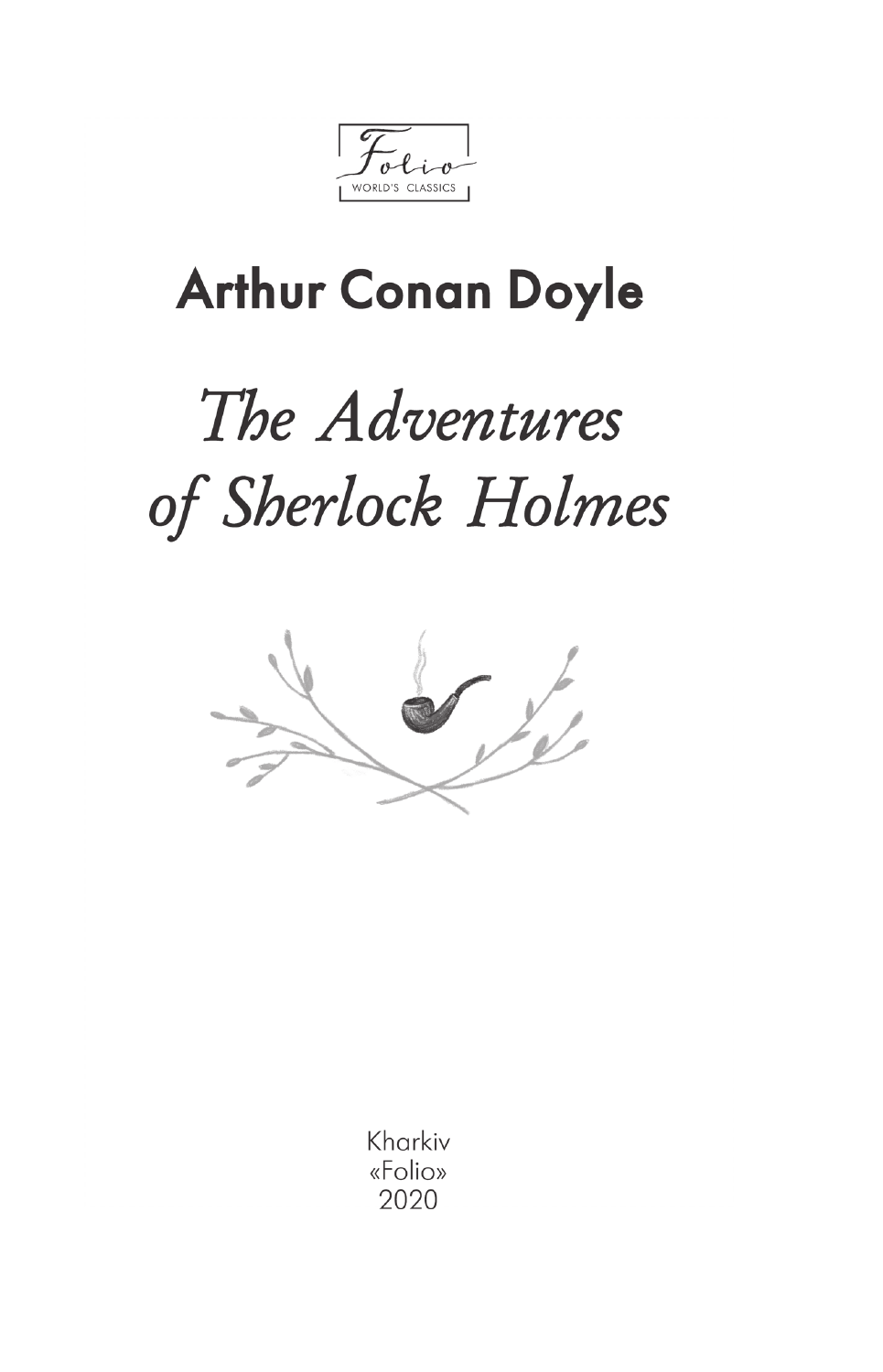## The Yellow Face

[In publishing these short sketches based upon the numerous cases in which my companion's singular gifts have made us the listeners to, and eventually the actors in, some strange drama, it is only natural that I should dwell rather upon his successes than upon his failures. And this not so much for the sake of his reputation — for, indeed, it was when he was at his wits' end that his energy and his versatility were most admirable — but because where he failed it happened too often that no one else succeeded, and that the tale was left forever without a conclusion. Now and again, however, it chanced that even when he erred, the truth was still discovered. I have noted of some half-dozen cases of the kind; the Adventure of the Musgrave Ritual and that which I am about to recount are the two which present the strongest features of interest.]

Sherlock Holmes was a man who seldom took exercise<br>for exercise's sake. Few men were capable of greater muscular effort, and he was undoubtedly one of the finest oxers of his weight that I have ever seen; but he looked upon aimless bodily exertion as a waste of energy, and he seldom bestirred himself save when there was some professional object to be served. Then he was absolutely untiring and indefatigable. That he should have kept himself in training under such circumstances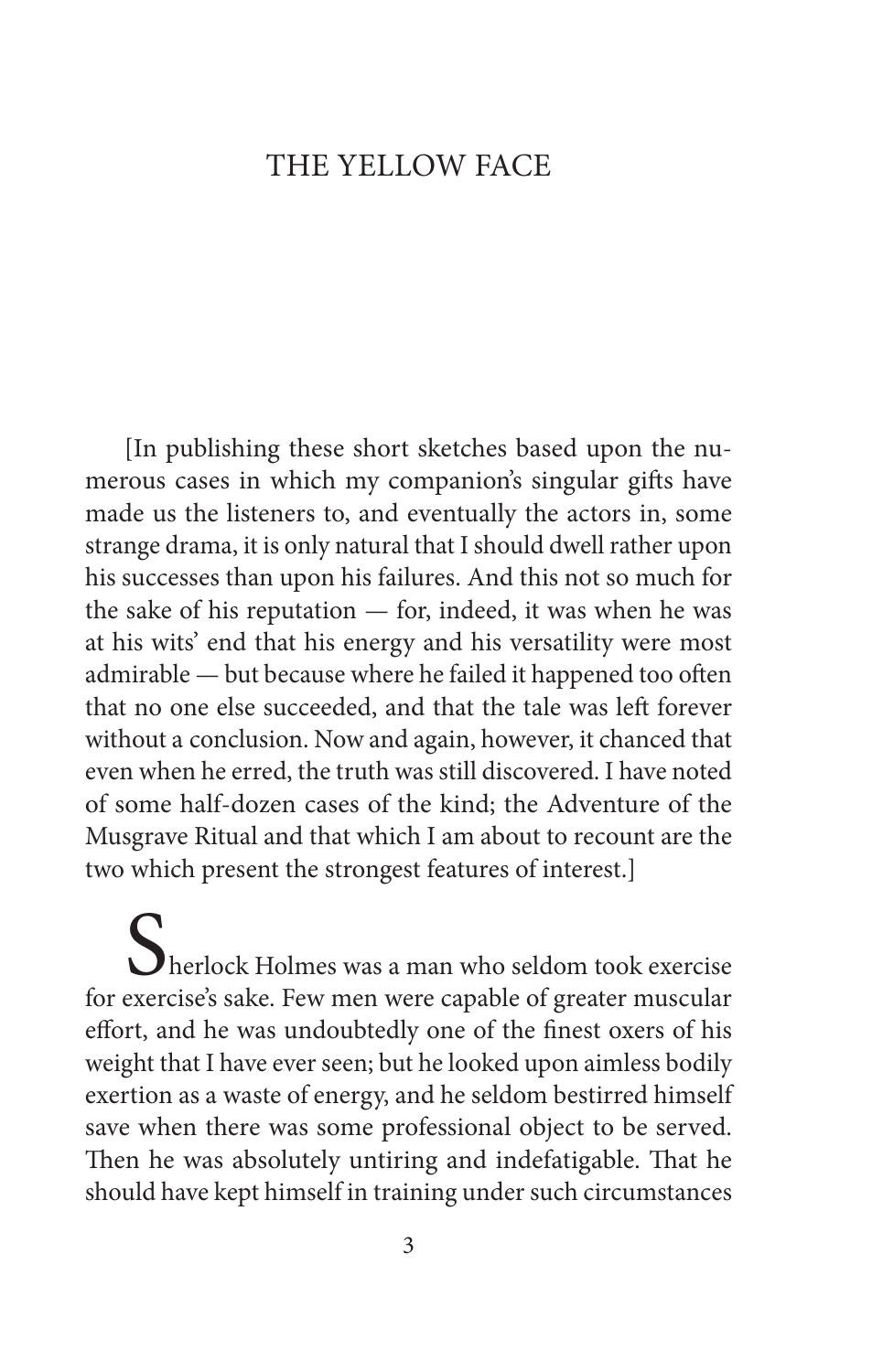is remarkable, but his diet was usually of the sparest, and his habits were simple to the verge of austerity. Save for the occasional use of cocaine, he had no vices, and he only turned to the drug as a protest against the monotony of existence when cases were scanty and the papers uninteresting.

One day in early spring he had so far relaxed as to go for a walk with me in the Park, where the first faint shoots of green were breaking out upon the elms, and the sticky spear-heads of the chestnuts were just beginning to burst into their five-fold leaves. For two hours we rambled about together, in silence for the most part, as befits two men who know each other intimately. It was nearly five before we were back in Baker Street once more.

"Beg pardon, sir," said our page-boy, as he opened the door. "There's been a gentleman here asking for you, sir."

Holmes glanced reproachfully at me. "So much for afternoon walks!" said he. "Has this gentleman gone, then?"

"Yes sir"

"Didn't you ask him in?"

"Yes, sir; he came in."

"How long did he wait?"

"Half an hour, sir. He was a very restless gentleman, sir, a-walkin' and a-stampin' all the time he was here. I was waitin' outside the door, sir, and I could hear him. At last he outs into the passage, and he cries, 'Is that man never goin' to come?' Those were his very words, sir. 'You'll only need to wait a little longer,' says I. 'Then I'll wait in the open air, for I feel half choked,' says he. 'I'll be back before long.' And with that he ups and he outs, and all I could say wouldn't hold him back."

"Well, well, you did your best," said Holmes, as we walked into our room. "It's very annoying, though, Watson. I was badly in need of a case, and this looks, from the man's impatience, as if it were of importance. Hullo! That's not your pipe on the table. He must have left his behind him. a nice old brier with a good long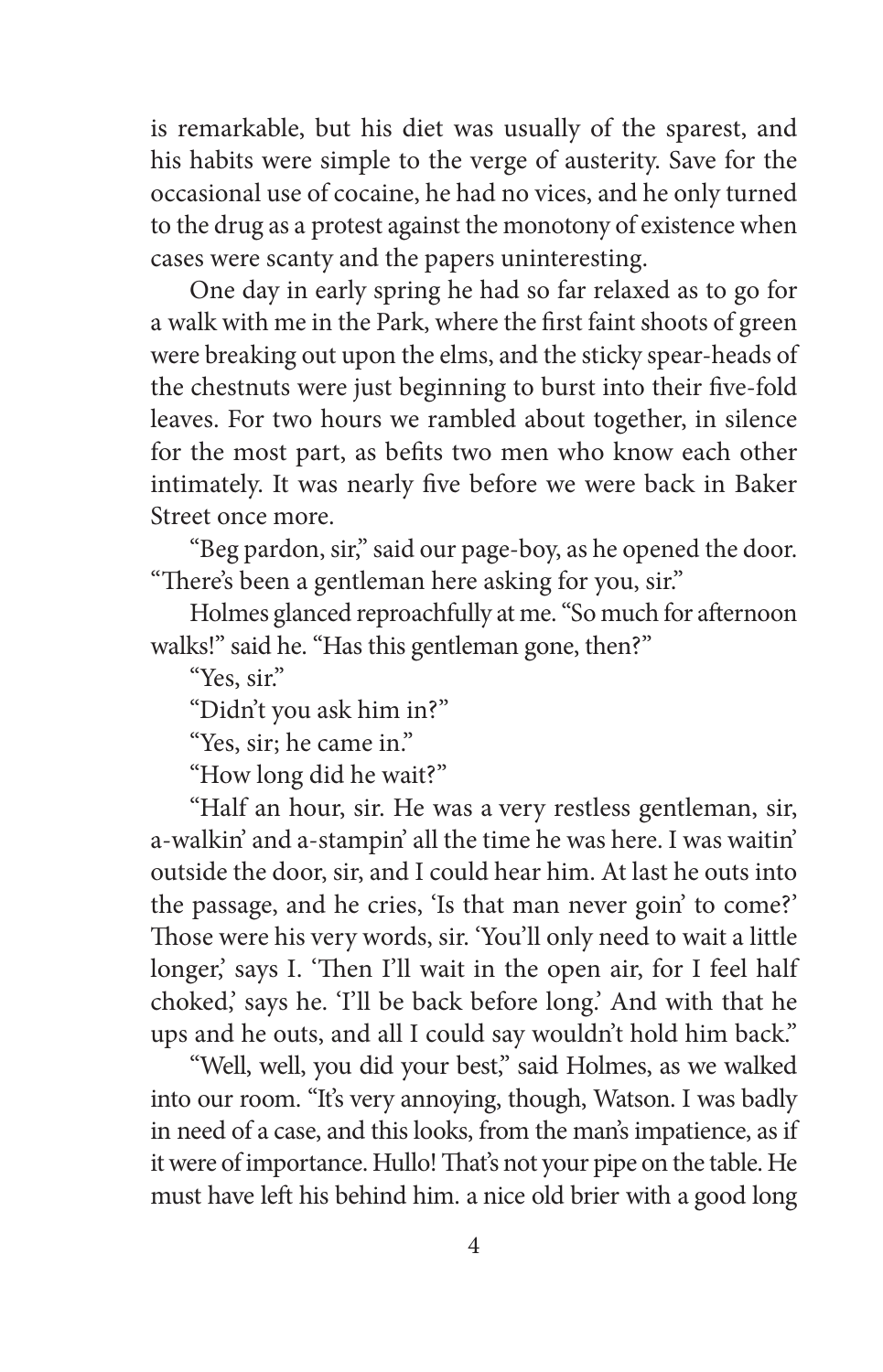stem of what the tobacconists call amber. I wonder how many real amber mouthpieces there are in London? Some people think that a fly in it is a sign. Well, he must have been disturbed in his mind to leave a pipe behind him which he evidently values highly."

"How do you know that he values it highly?" I asked.

"Well, I should put the original cost of the pipe at seven and sixpence. Now it has, you see, been twice mended, once in the wooden stem and once in the amber. Each of these mends, done, as you observe, with silver bands, must have cost more than the pipe did originally. The man must value the pipe highly when he prefers to patch it up rather than buy a new one with the same money."

"Anything else?" I asked, for Holmes was turning the pipe about in his hand, and staring at it in his peculiar pensive way.

He held it up and tapped on it with his long, thin forefinger, as a professor might who was lecturing on a bone.

"Pipes are occasionally of extraordinary interest," said he. "Nothing has more individuality, save perhaps watches and bootlaces. The indications here, however, are neither very marked nor very important. The owner is obviously a muscular man, left-handed, with an excellent set of teeth, careless in his habits, and with no need to practise economy."

My friend threw out the information in a very offhand way, but I saw that he cocked his eye at me to see if I had followed his reasoning.

"You think a man must be well-to-do if he smokes a sevenshilling pipe," said I.

"This is Grosvenor mixture at eightpence an ounce," Holmes answered, knocking a little out on his palm. "As he might get an excellent smoke for half the price, he has no need to practise economy."

"And the other points?"

"He has been in the habit of lighting his pipe at lamps and gas-jets. You can see that it is quite charred all down one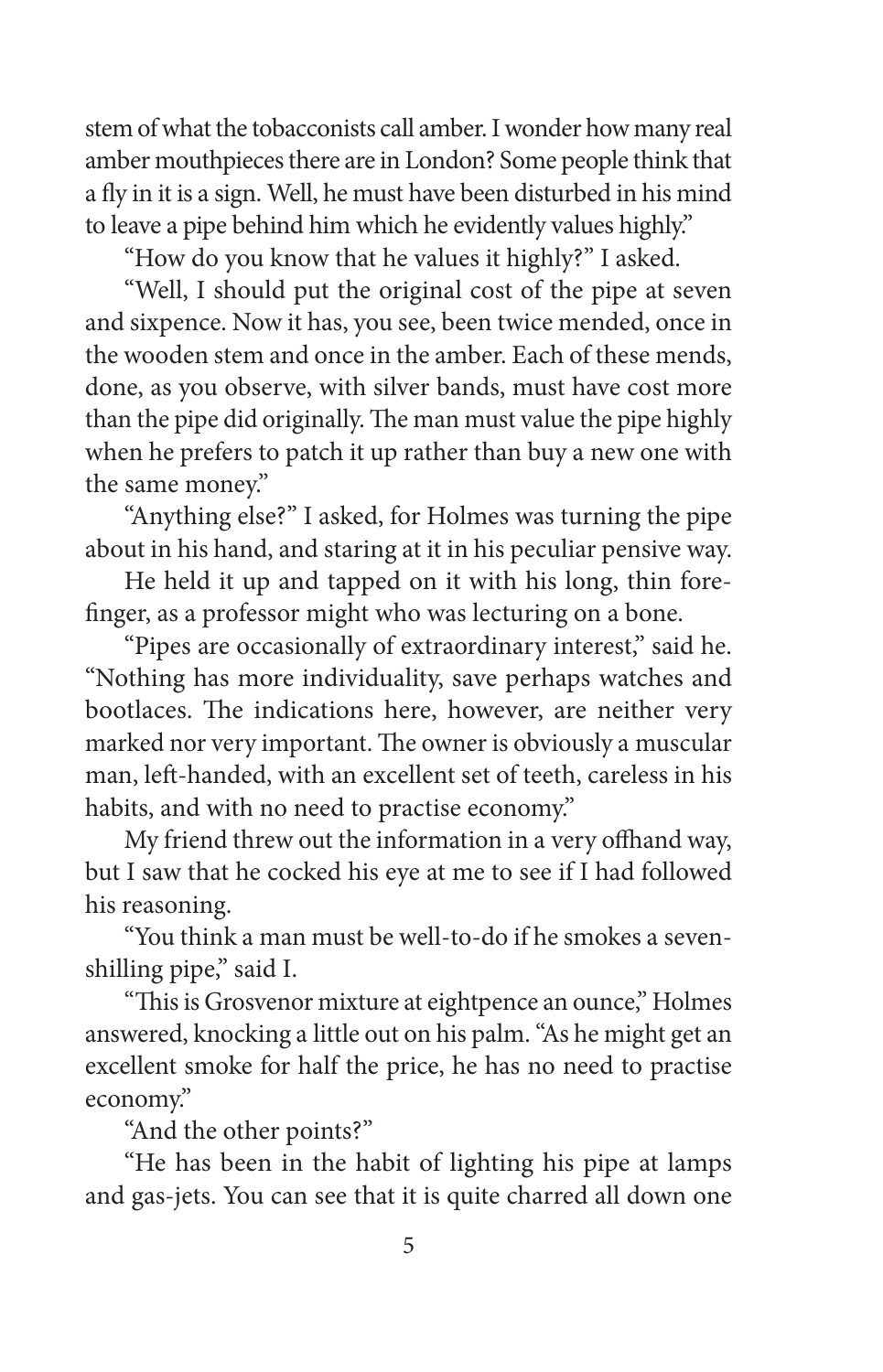side. Of course a match could not have done that. Why should a man hold a match to the side of his pipe? But you cannot light it at a lamp without getting the bowl charred. And it is all on the right side of the pipe. From that I gather that he is a left-handed man. You hold your own pipe to the lamp, and see how naturally you, being right-handed, hold the left side to the flame. You might do it once the other way, but not as a constancy. This has always been held so. Then he has bitten through his amber. It takes a muscular, energetic fellow, and one with a good set of teeth, to do that. But if I am not mistaken I hear him upon the stair, so we shall have something more interesting than his pipe to study."

An instant later our door opened, and a tall young man entered the room. He was well but quietly dressed in a dark gray suit, and carried a brown wide-awake in his hand. I should have put him at about thirty, though he was really some years older.

"I beg your pardon," said he, with some embarrassment; "I suppose I should have knocked. Yes, of course I should have knocked. The fact is that I am a little upset, and you must put it all down to that." He passed his hand over his forehead like a man who is half dazed, and then fell rather than sat down upon a chair.

"I can see that you have not slept for a night or two," said Holmes, in his easy, genial way. "That tries a man's nerves more than work, and more even than pleasure. May I ask how I can help you?"

"I wanted your advice, sir. I don't know what to do and my whole life seems to have gone to pieces."

"You wish to employ me as a consulting detective?"

"Not that only. I want your opinion as a judicious man as a man of the world. I want to know what I ought to do next. I hope to God you'll be able to tell me."

He spoke in little, sharp, jerky outbursts, and it seemed to me that to speak at all was very painful to him, and that his will all through was overriding his inclinations.